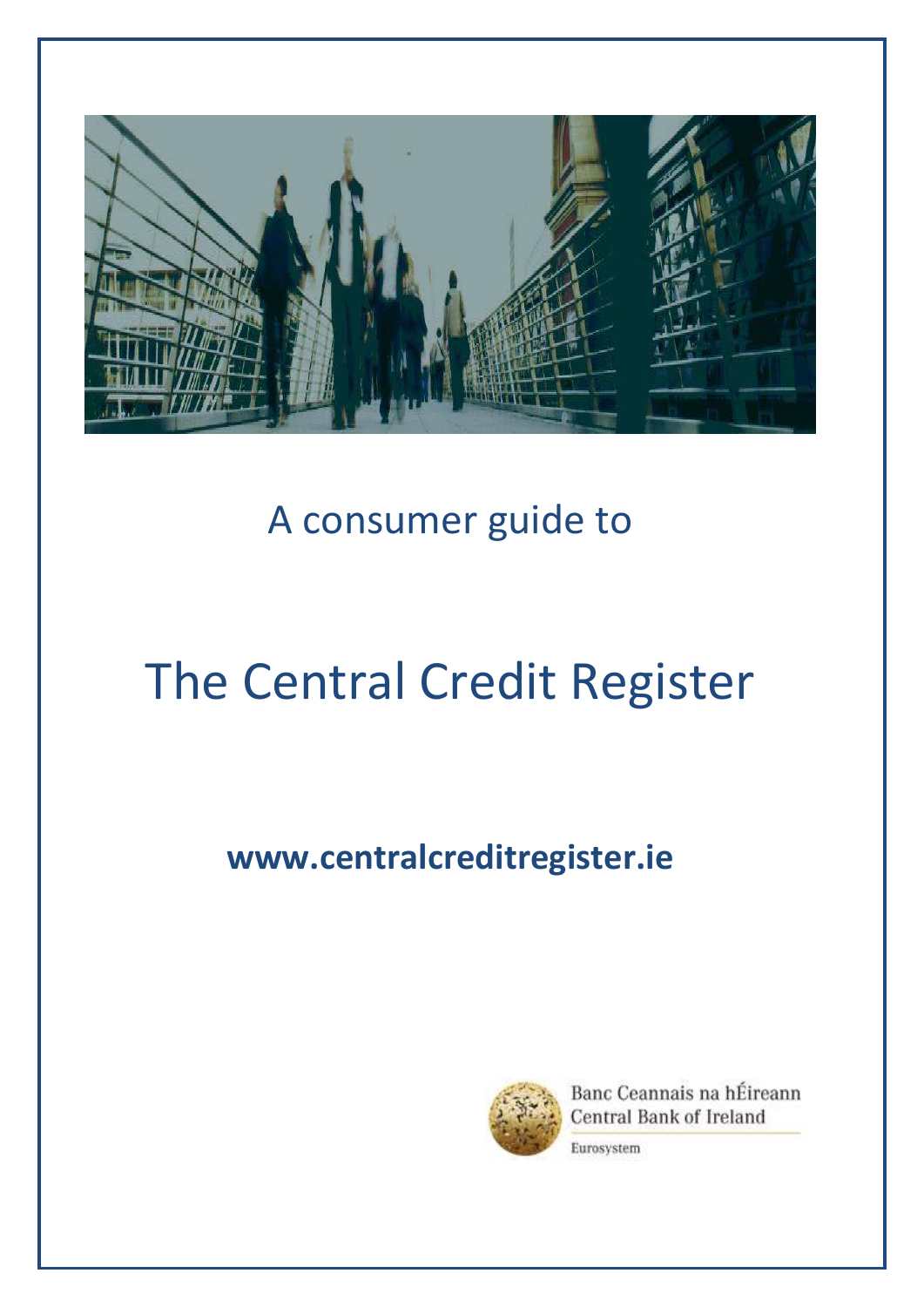#### **What is the Central Credit Register?**

The Government gave a commitment to the IMF to develop a legal framework that would facilitate the collection and centralisation of information on credit, which has resulted in the creation of the Central Credit Register (the Register).

The Register is a secure database established and controlled by the Central Bank of Ireland, under the Credit Reporting Act 2013. It is used to collect and store personal and credit information on loans of  $£500$  or more from lenders.

From **30 June 2017** and every month after that, your lenders will submit information to the Register to enable the updating of your comprehensive credit report. Your credit report will help lenders when it comes to making decisions about your loans and loan applications.

The Register will promote greater financial stability by supporting a full and accurate assessment of loans and loan applications.

## **The Central Credit Register does not score or grade credit reports. The Central Credit Register does not decide if a loan is approved or not, lenders make that decision.**

#### What is included on the Central Credit Register?

| <b>What is included</b> | What is not included                       |
|-------------------------|--------------------------------------------|
| Credit cards            | Hire Purchase/Personal Contract Plans*     |
| <b>Mortgages</b>        | <b>Utility Bills</b>                       |
| Overdrafts              | Pawnbrokers                                |
| Personal Loans          | Income/salary information                  |
|                         | The Courts Service:                        |
|                         | Such as information about instalment       |
|                         | orders or attachments of earnings          |
|                         | The Insolvency Service of Ireland:         |
|                         | Such as information about debt relief      |
|                         | notices, personal insolvency or bankruptcy |
|                         | <b>Deposit Accounts</b>                    |
|                         | <b>Tax Liabilities</b>                     |

\* Hire Purchase and Personal Contract Plans (PCPs) are not included at this time, but it is intended that they will be included in the future.

Loans will be included if the loan is for  $£500$  or more, and

- the borrower lives in the State at the time of applying for the loan,
- or
- where the loan agreement or loan application is governed by Irish law.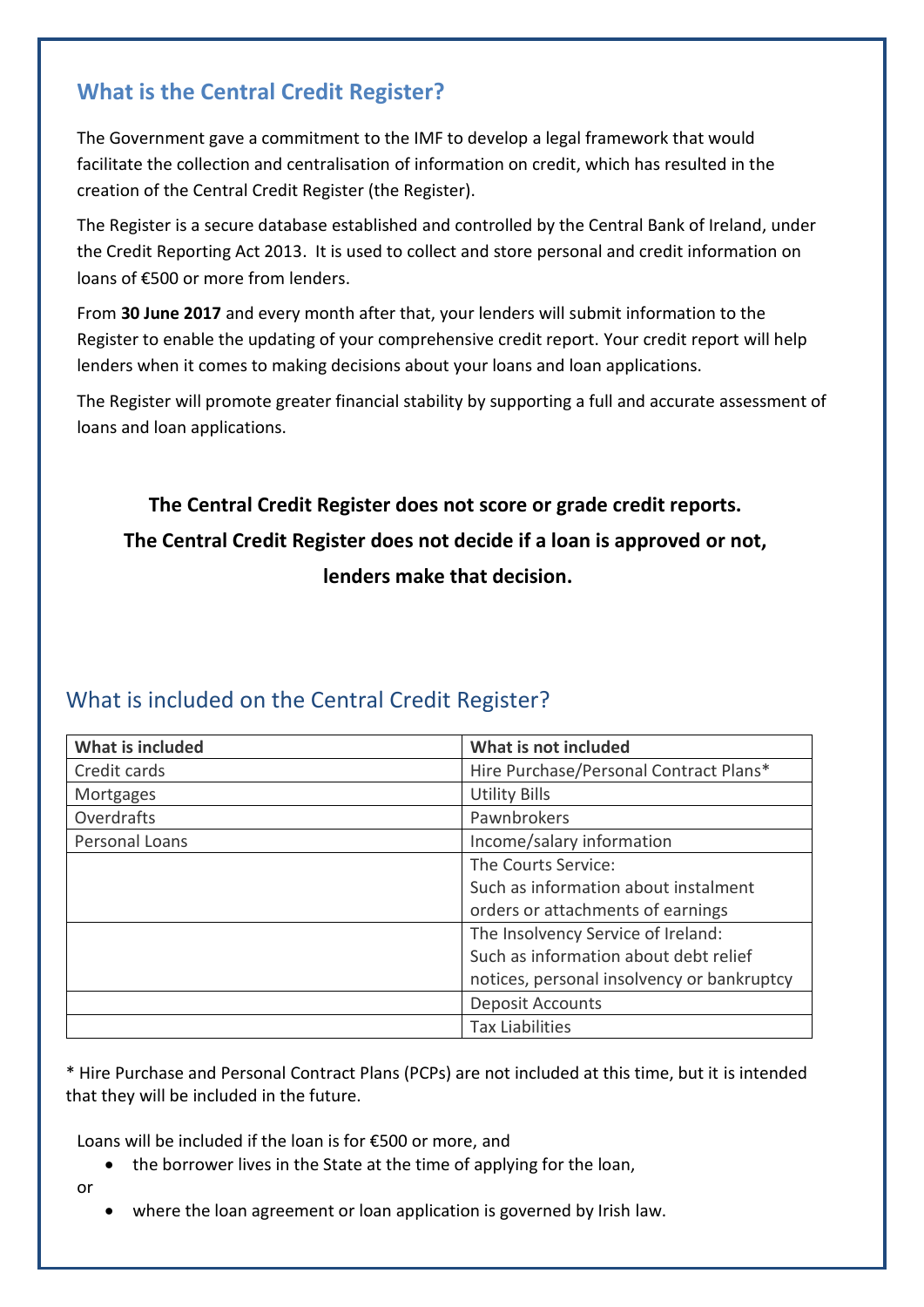#### **Which lenders will send information to the Central Credit Register?**

Over 500 lenders are included on the Register such as:

- Asset finance houses
- $\bullet$  Banks
- **•** Credit Unions
- Firms that have acquired loan books from Irish financial institutions
- Licensed moneylenders
- Local authorities
- NAMA

#### **When will the Register start?**

**From 30 June 2017**, and every month after that lenders will submit your personal and credit information to the Register. This will apply to any existing loans you have of  $\epsilon$ 500 or more at 30 June 2017, and any new loans of €500 or more that you take out after that.

**From 30 March 2018**, information on loans from licensed moneylenders and local authorities will be included in the Register.

#### **How far back does the information go?**

Personal and credit information for loans **existing at 30 June 2017** will be added to the Register from 30 June 2017. No details about transactions on your loans before 30 June 2017 will be submitted to the Register.

#### **Who will be able to access my credit report?**

**Lenders** will be able to access your credit report, when:

- you apply for a new loan, or
- you have applied to have your existing loan restructured, or
- you have arrears on your existing loan.

**You** will be able to request your own credit report at any time, and the first report each year is free.

No other party, such as employers, landlords, or any other person or entity can access your credit report.

In addition, your credit report will show each time a lender has viewed your information and the reason why they did so. This is called a 'footprint' and means that you will know who has looked at your credit report.